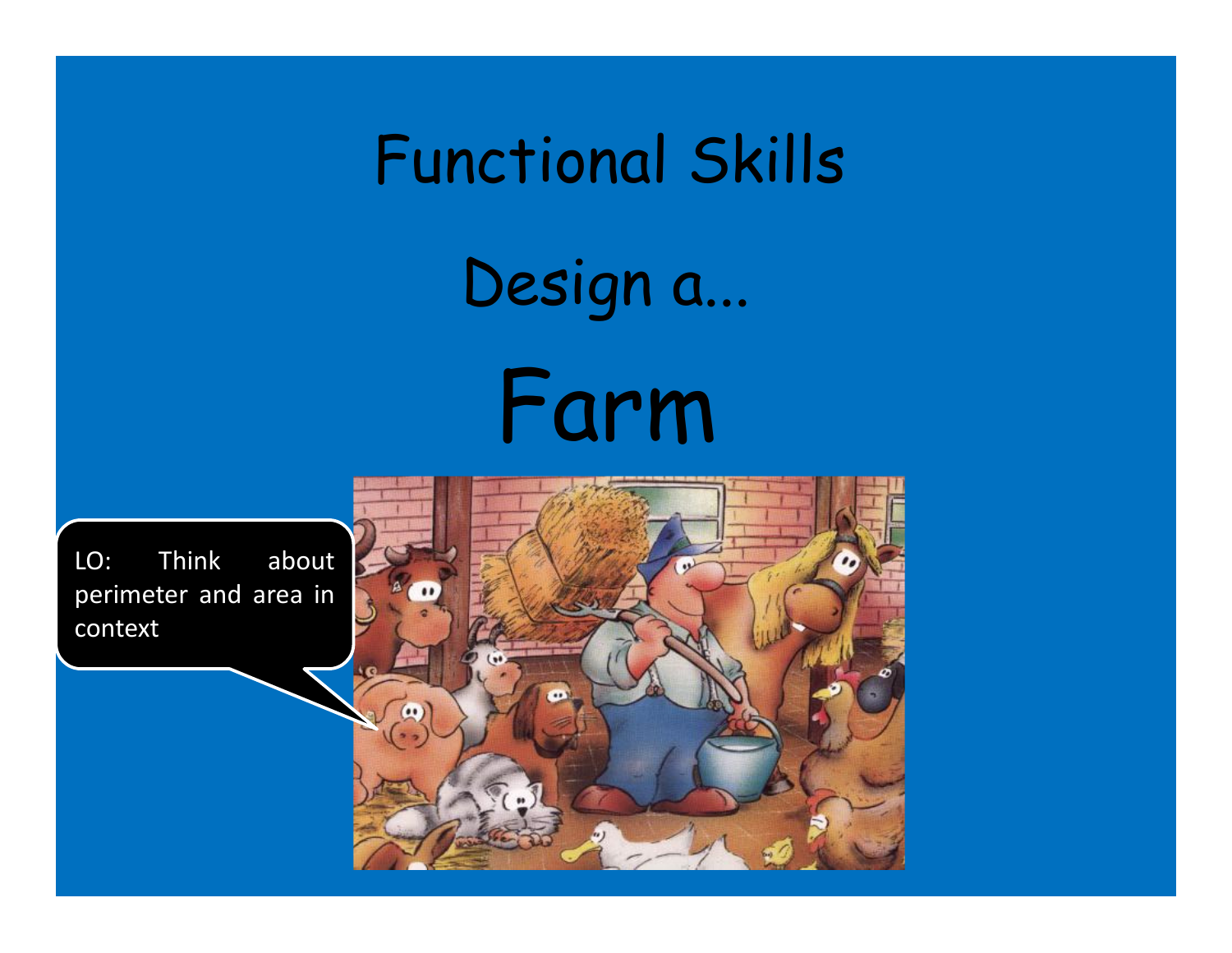If you were to build your own farm, what would you need on it?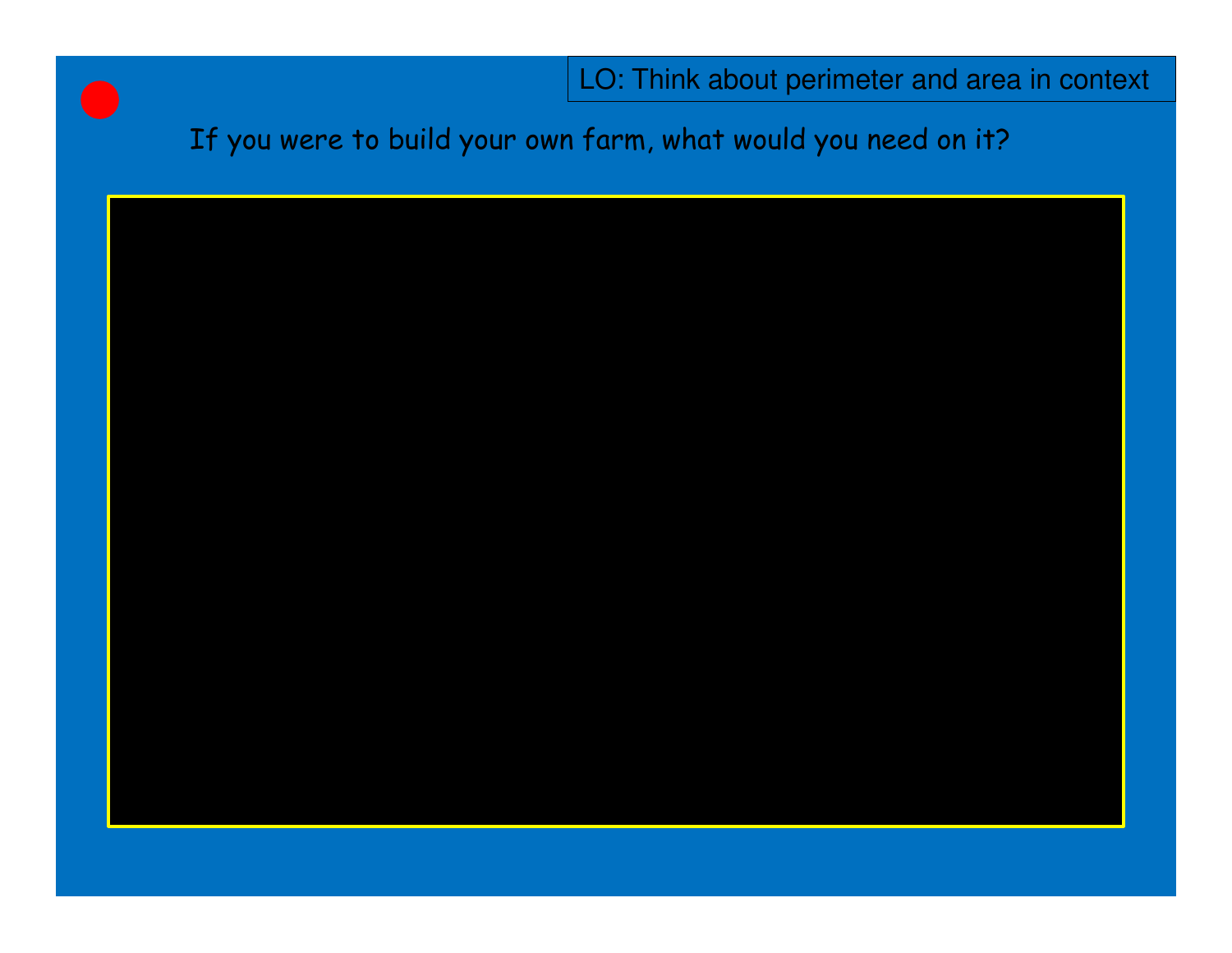Your task is to design a farm.



You will be given a sheet of A4 square paper. This will be your farm yard space.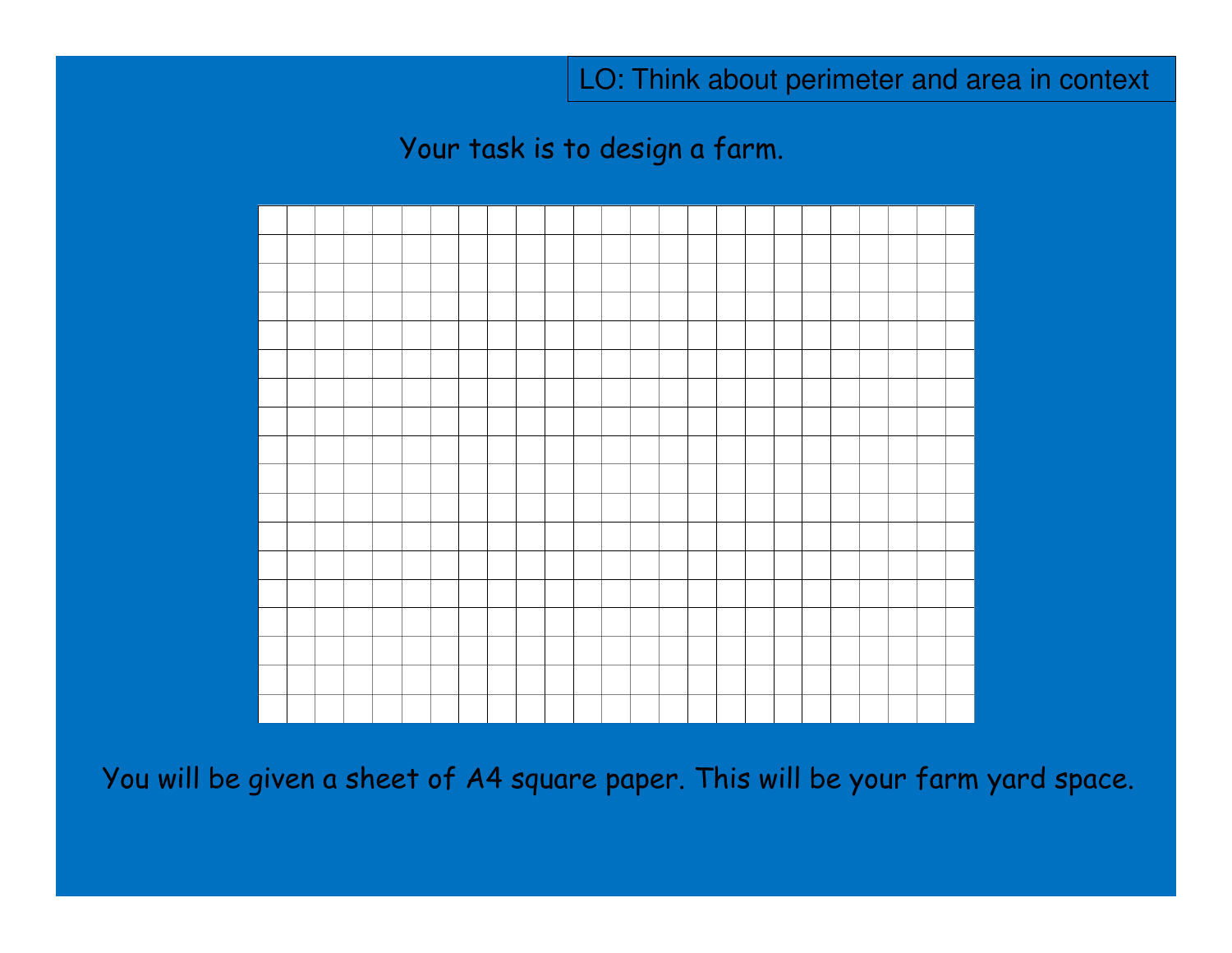

You will have to divide up the paper into the sections you want and add labels and a bit of colour.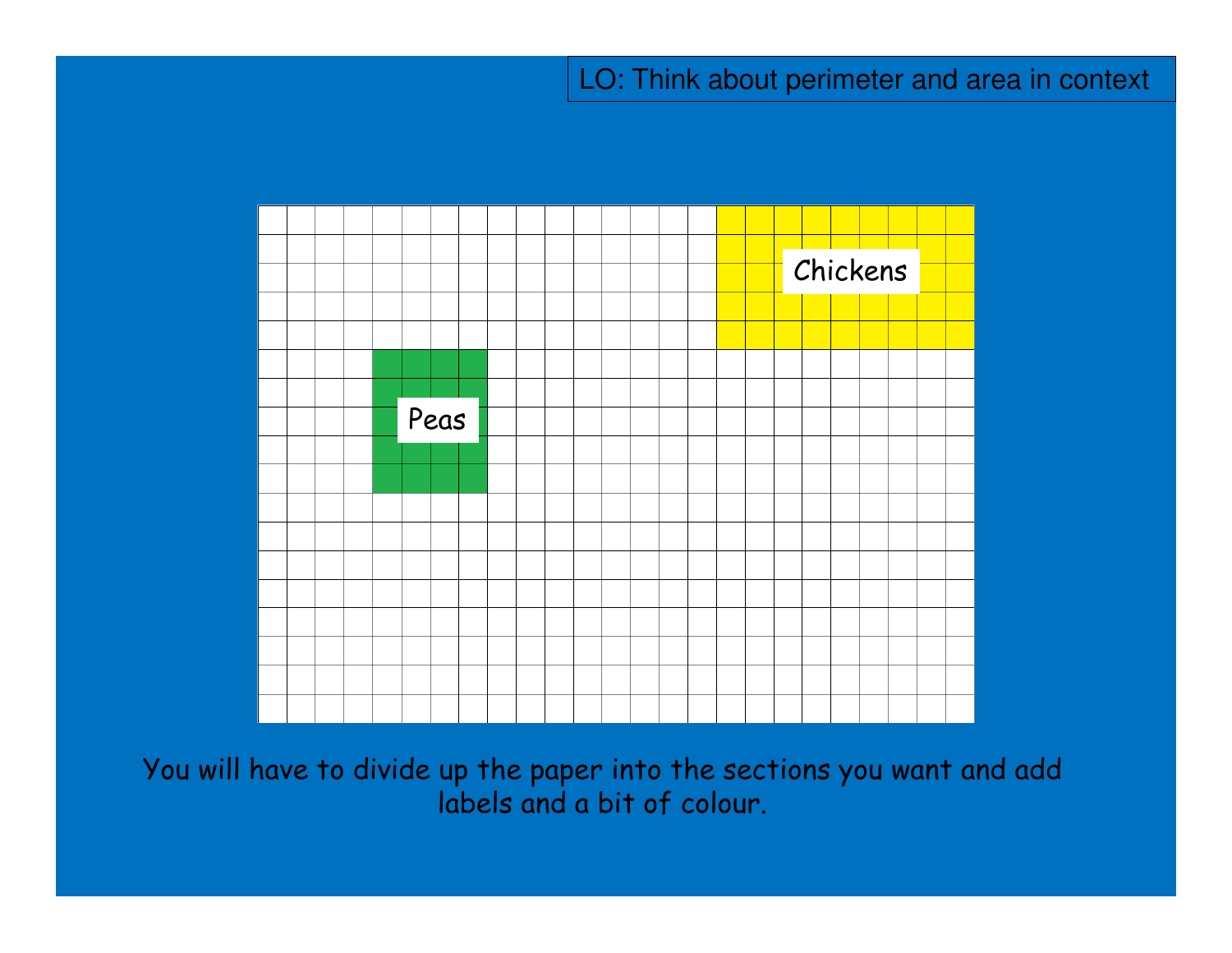# If you have animals then you will need to fence them in.

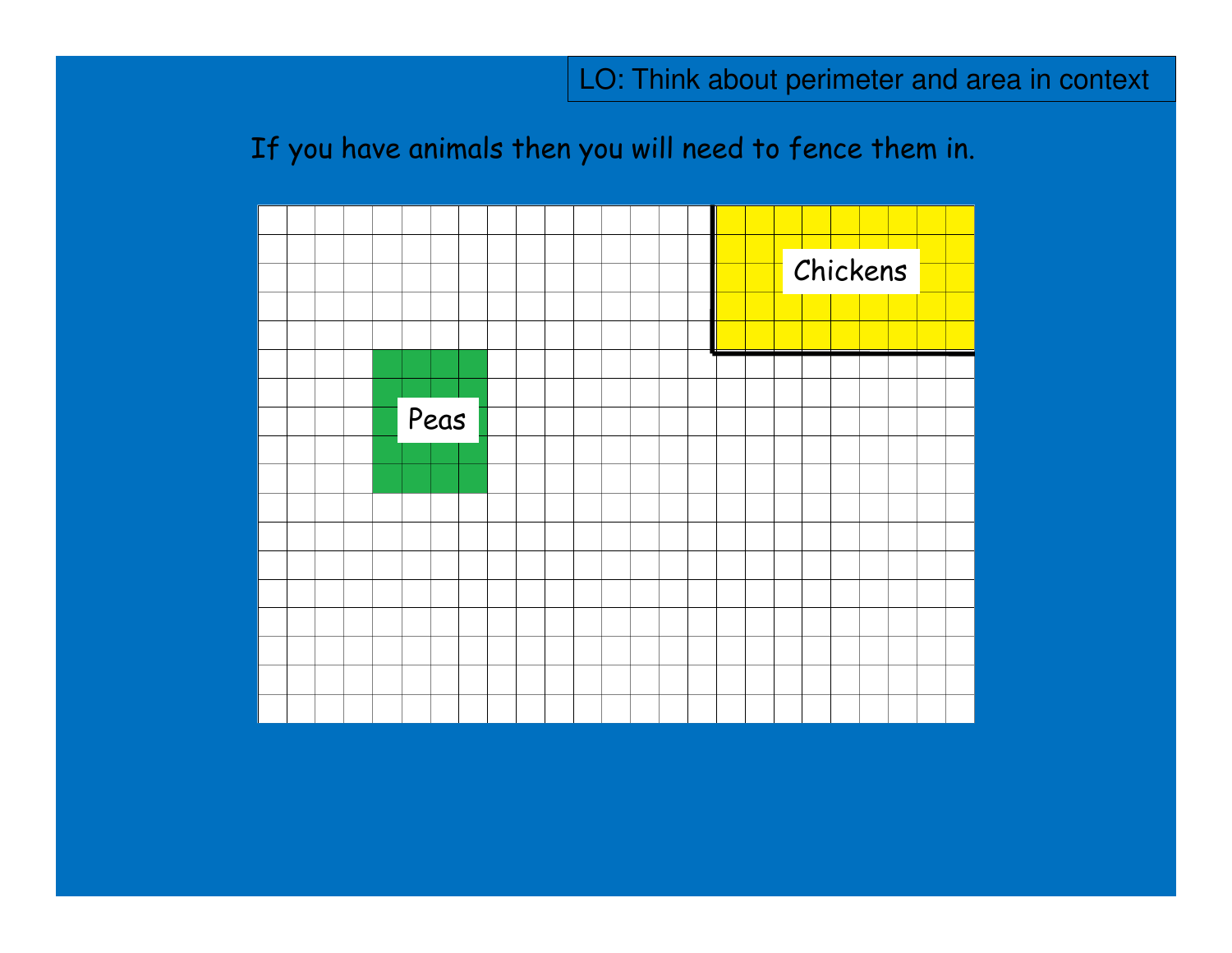

You can assume there is already a fence around the farm.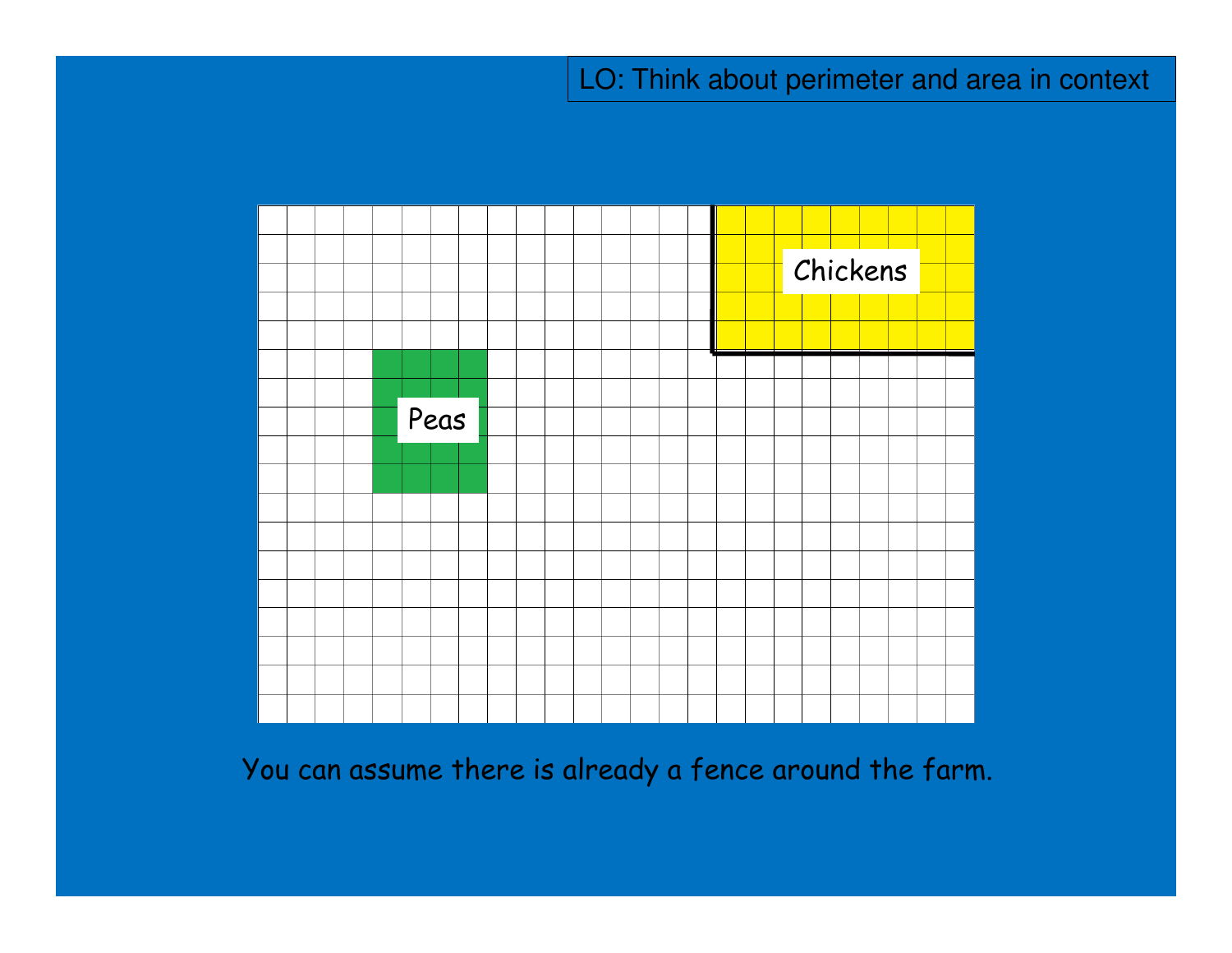There is limit on the fencing you have available. You can only draw on 150 of the 1cm lines

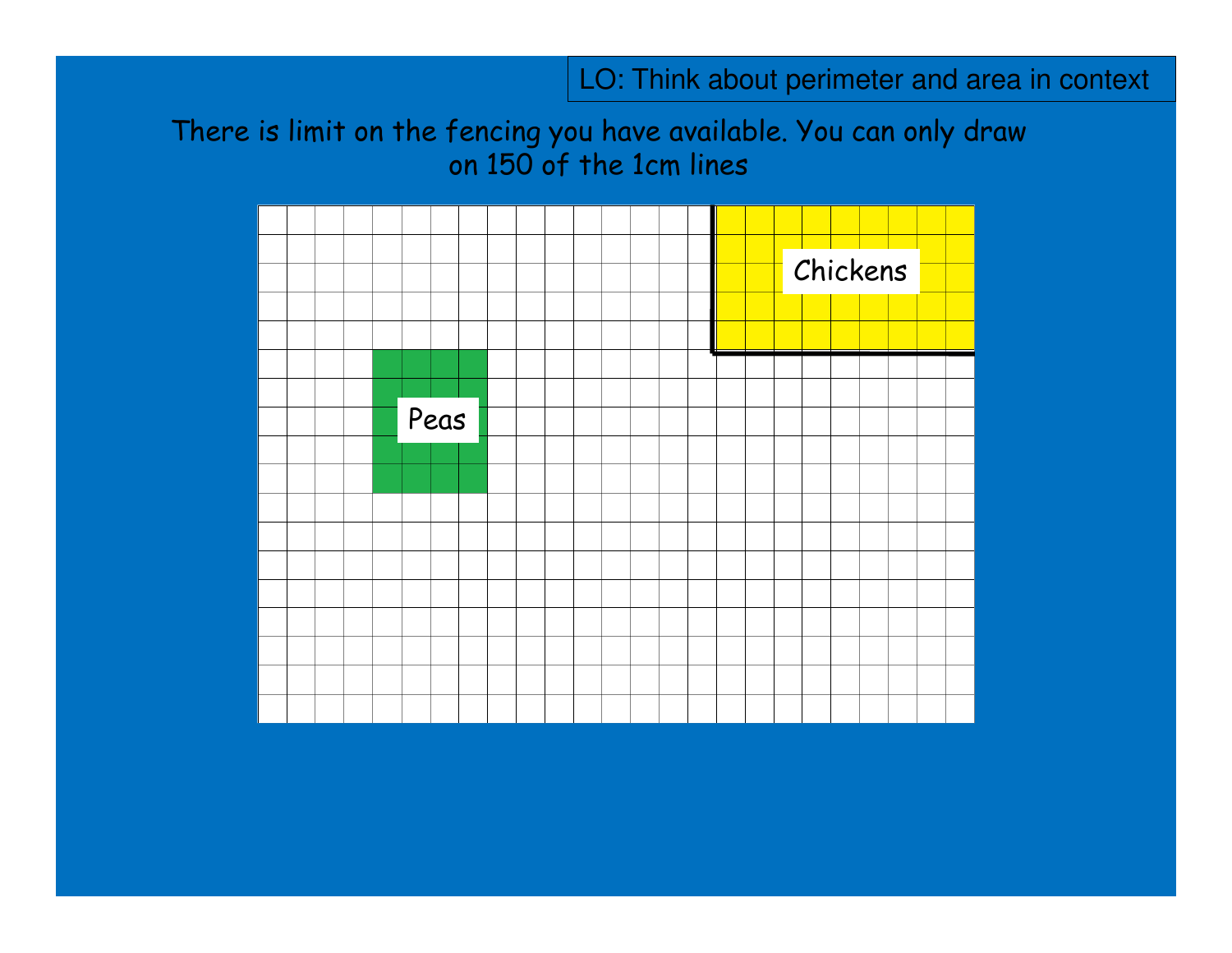

Each square will have a value that it will add or takeaway from the farm depending on what you put on it.

For example, each square of carrots you grow will add £10 to your total value.





You want to maximise the total value of your farm.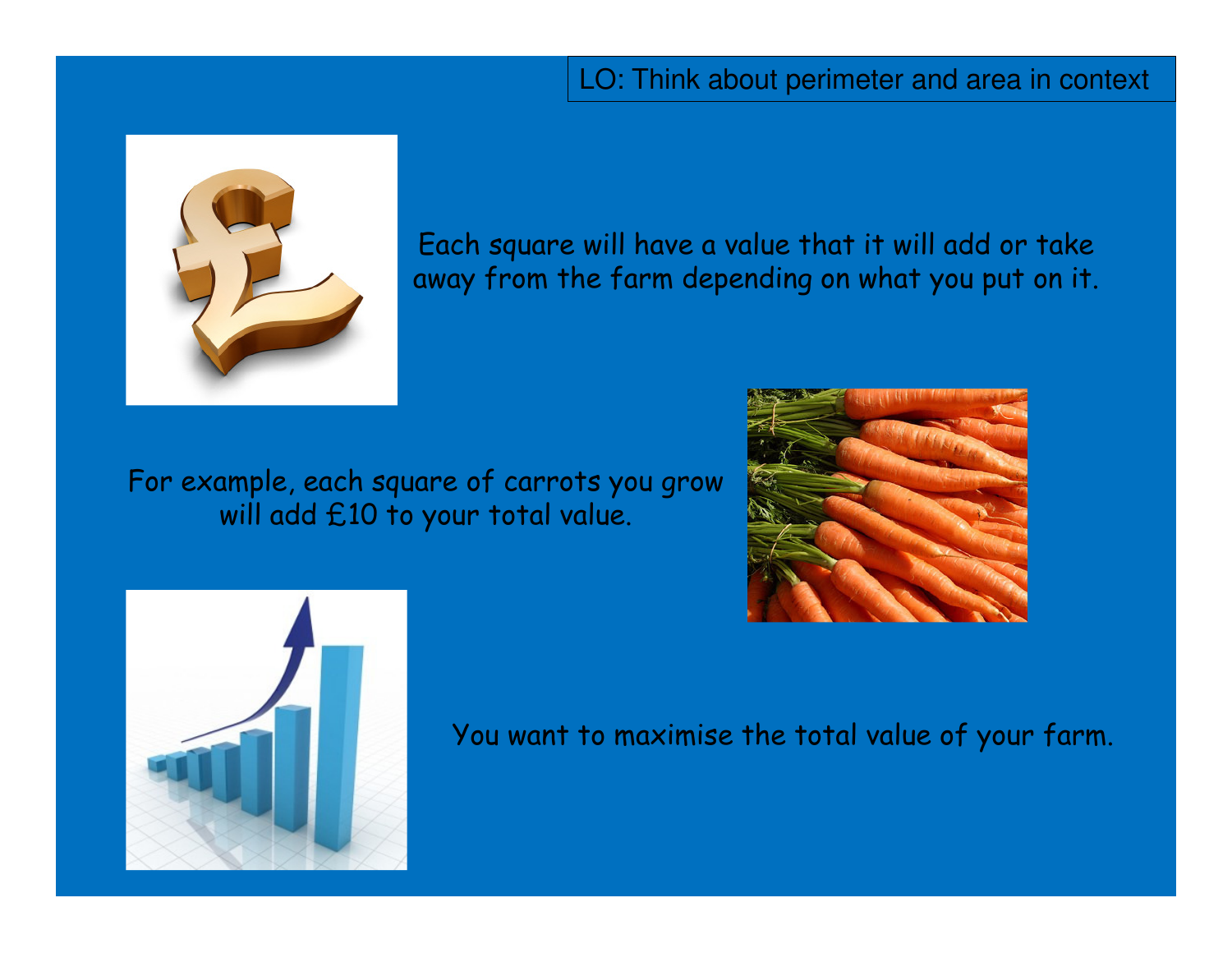You will be given this sheet that tells you how much value you get for each animal square or vegetable square etc.



#### Potatoes When planting potatoes you will need to use at least 10 squares to £12 for each square make it worth while. You can only sell enough potatoes for 100. Carrots When planting carrots you will need to use at least 10 squares to make £10 for each square it worth while. You can only sell enough carrots for 100. Parsnips When planting parsnips you will need to use at least 10 squares to £11 for each square make it worth while. You can only sell enough parsnips for 100. Peas When planting peas you will need to use at least 10 squares to make it £10 for each square worth while. You can only sell enough peas for 100 squares. Chickens You could have some squares for Free Range for Eggs: +£4 meat and some for eggs or all for Free Range for Meat: +£6 just one of these. If you have Non-Free Range Eggs: +£6 chickens you need to cover at least 30 squares, but no more than 150 Non-Free Range Meat: +9 squares. Cows Meat Value: £12 for each You can use cows to produce milk or

Farm Yard Values

meat. Cows need at least 50 squares. You can only have a maximum of 200 squares for cows. Ducks Half of all duck squares must b

> labelled as pond area. Ducks can used for eggs or meat. You cann have a pond bigger than 40 squar but it needs to be at least 5

|      | square                  |
|------|-------------------------|
|      | Egg Value: £5 for each  |
| be   | square                  |
| ot   |                         |
| ۱es, | Meat Value: £8 for each |
|      |                         |

square

Milk Value: £8 for each

squares.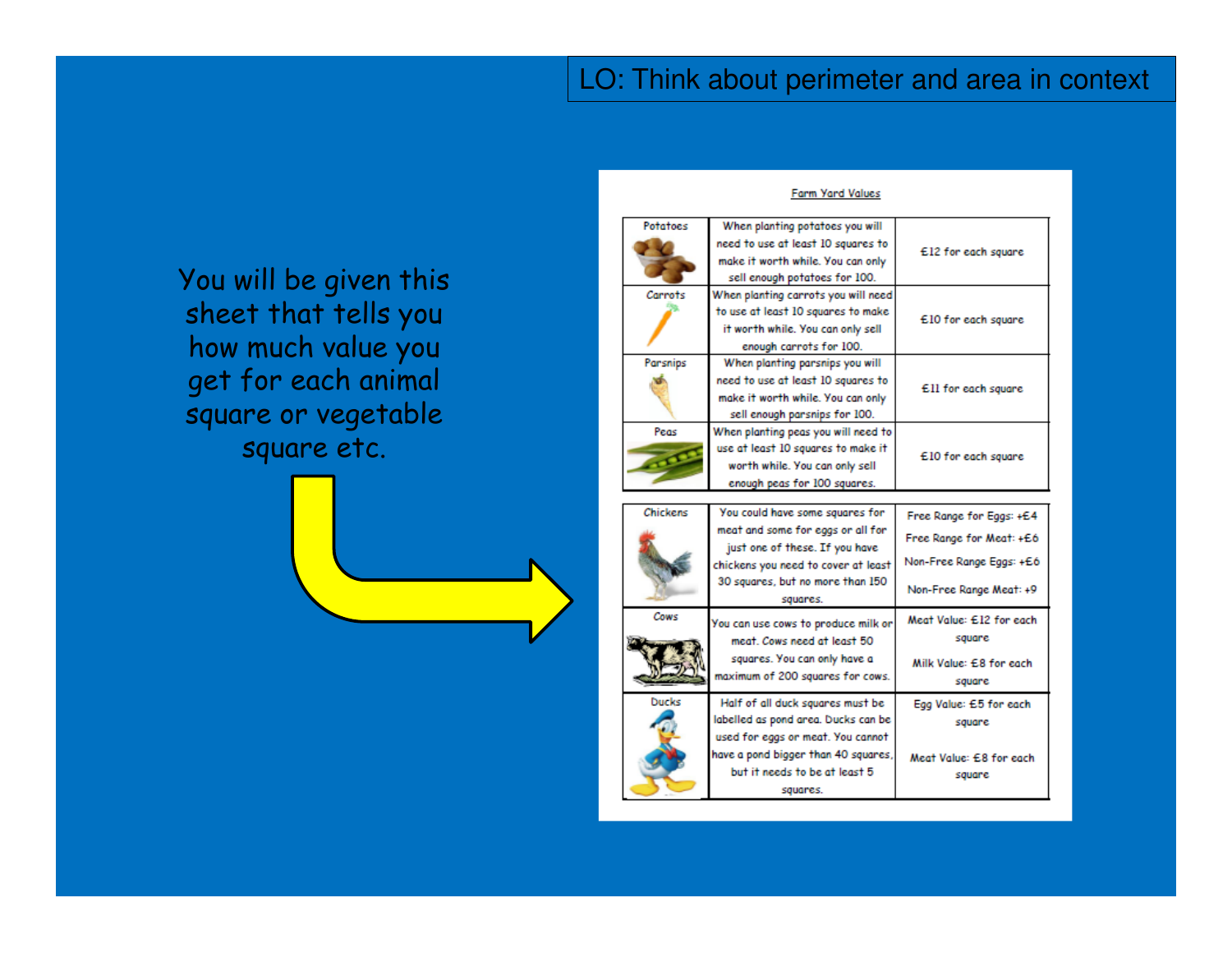There are a few constraints when building a farm.

You will be given a sheet with all the things you need to consider on it.

We will quickly go over a few of the main points.

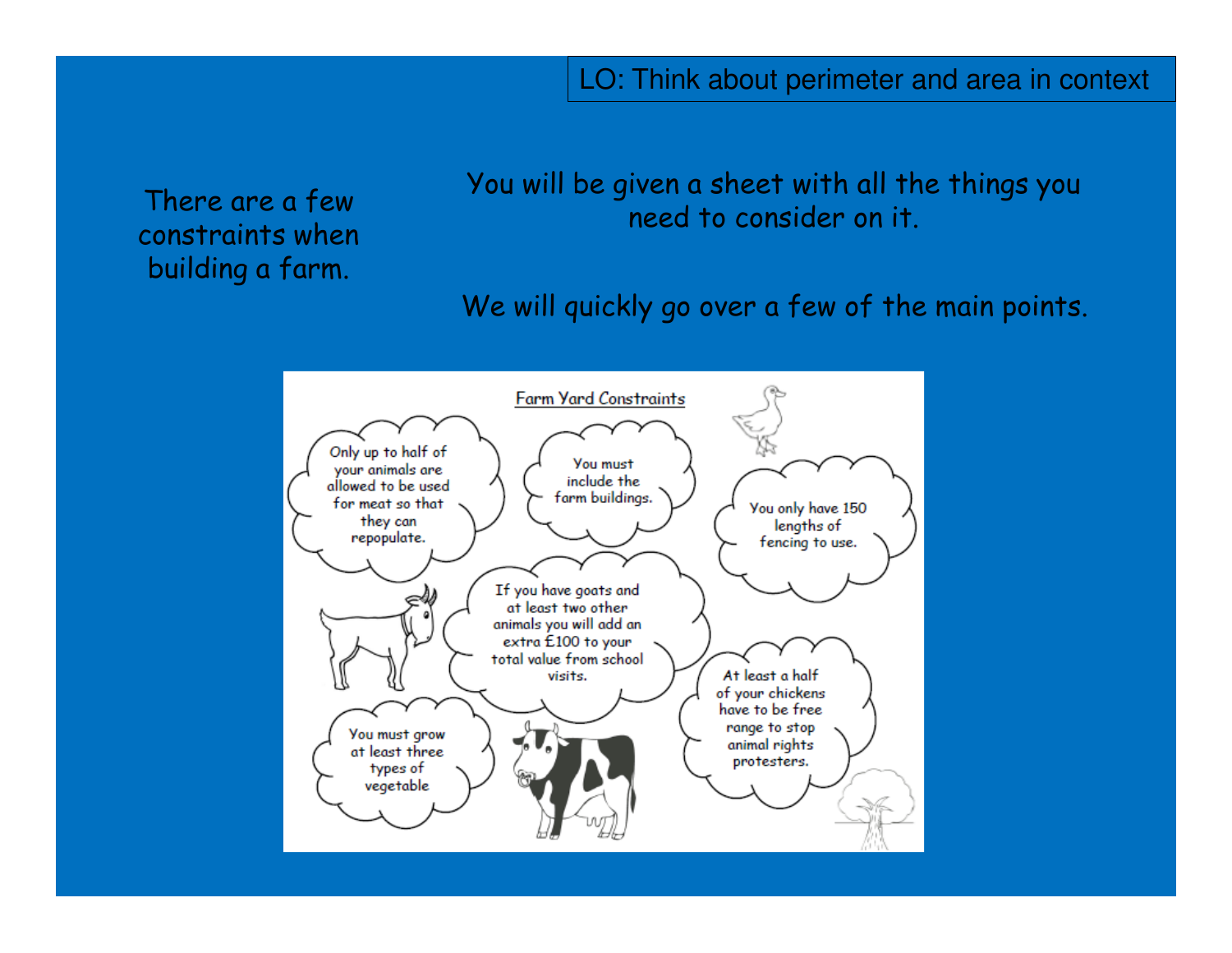• You must grow at least three types of vegetable.

• At least a half of your chickens have to be free range to stop animal rights protesters.

• You only have 150 lengths of fencing to use.

• You must include the farm buildings.

• If you have goats and at least two other animals you will add an extra £100 to your total value from school visits.

• Only up to half of your animals are allowed to be used for meat so that they can repopulate.